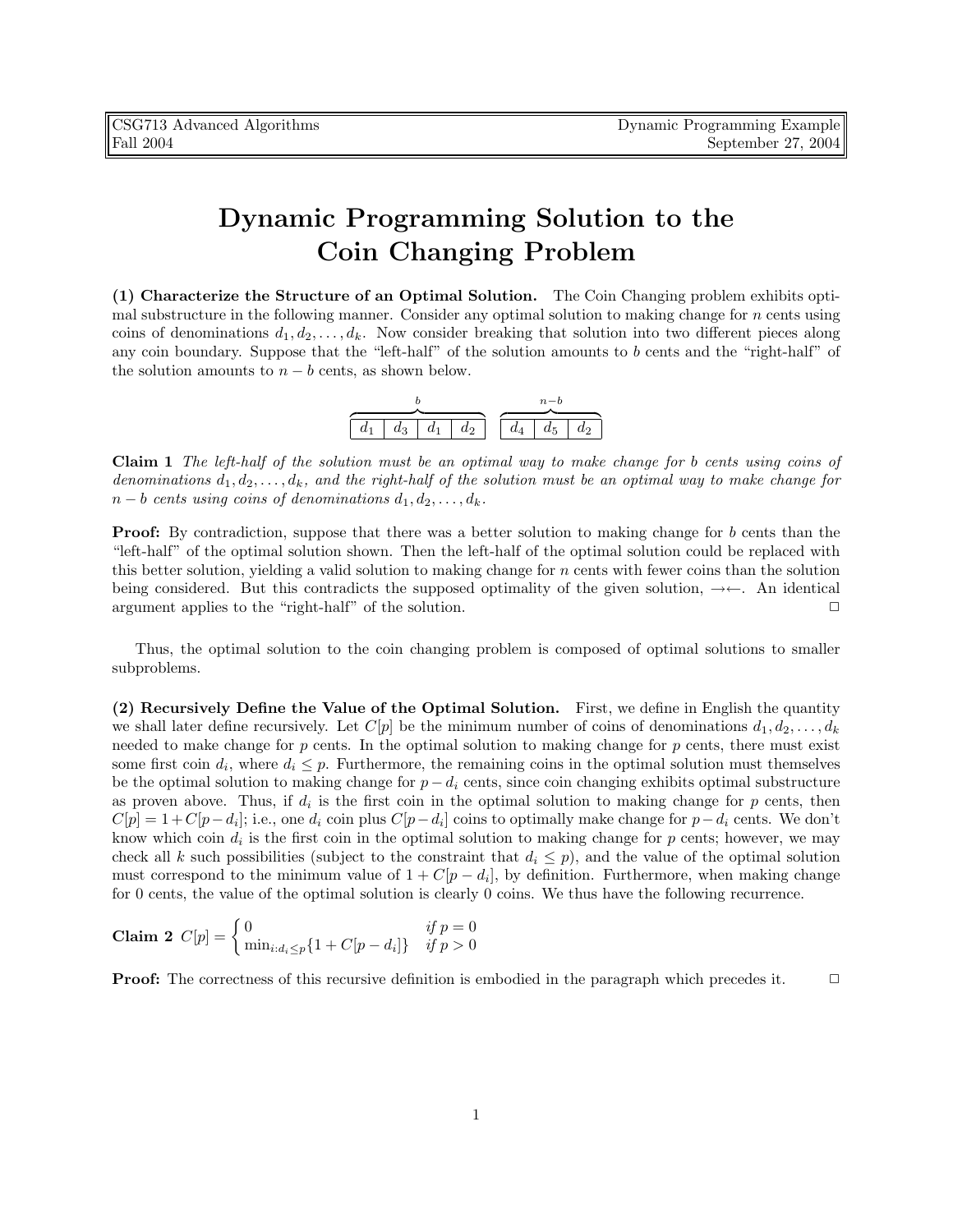(3) Compute the Value of the Optimal Solution Bottom-up. Consider the following piece of pseudocode, where d is the array of denomination values, k is the number of denominations, and n is the amount for which change is to be made.

```
CHANGE(d, k, n)1 C[0] \leftarrow 02 for p \leftarrow 1 to n
3 min \leftarrow \infty4 for i \leftarrow 1 to k
5 if d[i] \leq p then
6 if 1 + C[p - d[i]] < min then
7 min \leftarrow 1 + C[p - d[i]]8 coin ← i
9 C[p] \leftarrow min10 S[p] \leftarrow coin11 return C and S
```
**Claim 3** When the above procedure terminates, for all  $0 \leq p \leq n$ , C[p] will contain the correct minimum number of coins needed to make change for p cents, and  $S[p]$  will contain (the index of) the first coin in an optimal solution to making change for p cents.

**Proof:** The correctness of the above procedure is based on the fact that it correctly implements the recursive definition given above. The base case is properly handled in Line 1, and the recursive case is properly handled in Lines 2 to 10, as shown below. Note that since the loop defined in Line 2 goes from 1 to n and since  $d_i \geq 1$  for all i, no array element  $C[\cdot]$  is accessed in either Line 6 or 7 before it has been computed. Lines 3 to 7 correctly compute  $\min_{i:d_i\leq p}\{1+C[p-d_i]\}\$ , and  $C[p]$  is set to this value in Line 9. Similarly, Lines 3 to 8 correctly compute  $\arg \min_{i:d_i \leq p} \{1 + C[p - d_i]\},$  and  $S[p]$  is set to this value in Line 10.

(4) Construct the Optimal Solution from the Computed Information. Consider the following piece of pseudocode, where S is the array computed above, d is the array of denomination values, and n is the amount for which change is to be made.

 $\text{MAKE-CHANGE}(S, d, n)$ 1 while  $n > 0$ 2 Print  $S[n]$ 3  $n \leftarrow n - d[S[n]]$ 

Claim 4 The above procedure correctly outputs an optimal set of coins for making change for n cents.

**Proof:** By Claim 3,  $S[n]$  will contain (the index of) the first coin in an optimal solution to making change for n cents, and this coin in printed in Line 2 during the first pass through the while loop. Since our problem exhibits optimal substructure by Claim 1, it must be the case that the solution to the remaining  $n - d_{S[n]}$ cents be optimal as well. By setting  $n \leftarrow n - d[S[n]]$  in Line 3, the first coin in such a solution will be printed in the next pass through the while loop, and so on. (Properly, one would prove that the sequence of coins output by this procedure is correct by induction, but the above suffices as far as I'm concerned.)  $\Box$